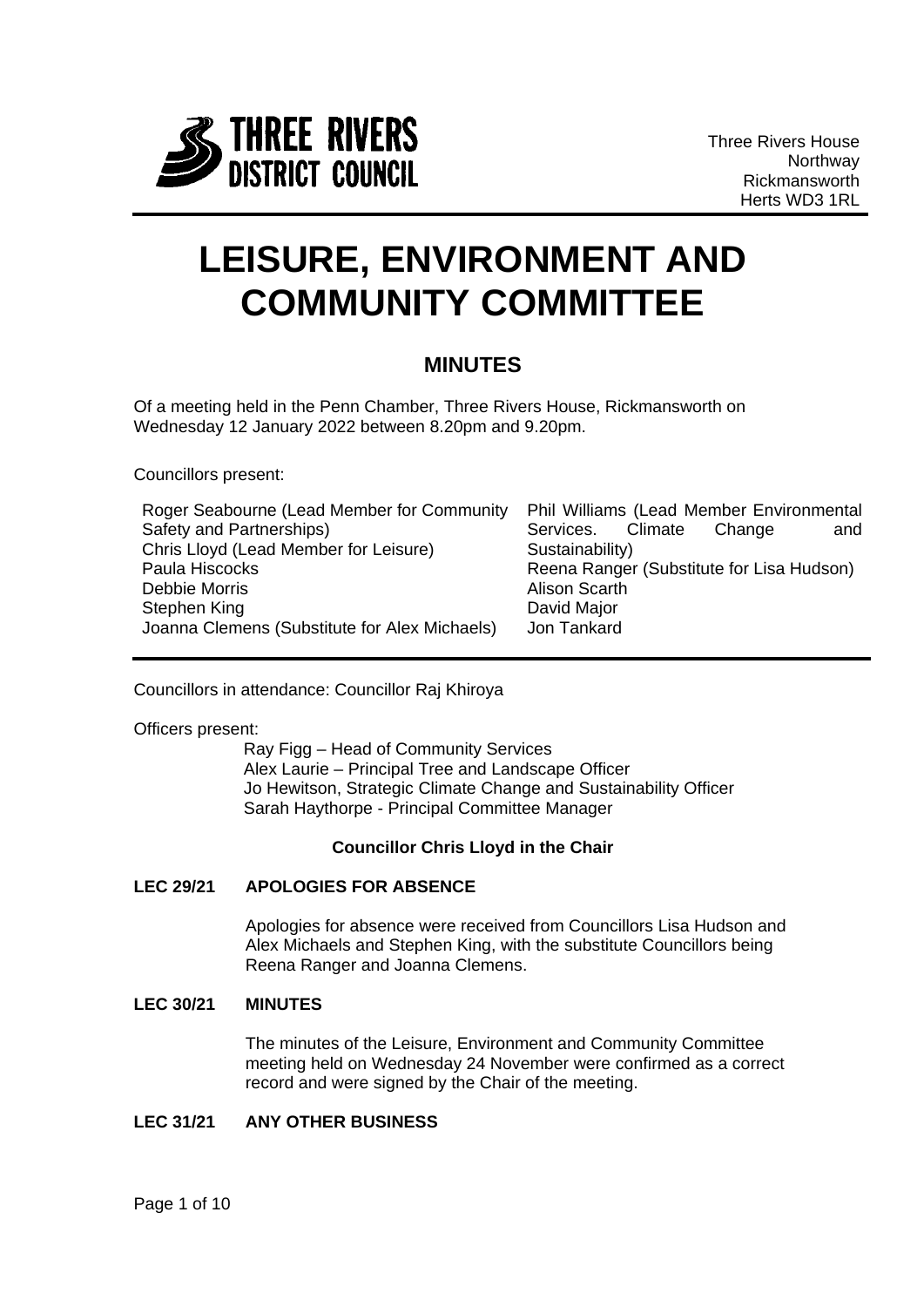The Chair had ruled that the following urgent item of business, which had not been available for five clear days before the meeting was of sufficient urgency to be considered by the Committee for the reasons indicated.

7a Draft Climate Change Emergency and sustainability Action Plan – to provide the Lead Member for Environmental Services, Climate Change and Sustainability with a decision of the Committee on whether the Council should sign up to the Solar Power Bulk Buy Project on 20 January 2022 subject to legal checking the contract before the Council sign up and not come to the LEC meeting in March after the date for when the Council had been asked to sign up to the project.

#### **LEC 32/21 DECLARATION OF INTERESTS**

There were no declarations of interest received.

#### **LEISURE**

# **LEC 33/21 THREE RIVERS DISTRICT COUNCIL - TREE STRATEGY 2022 -2027**

The purpose of this report is to summarise the content and implications of the Final Tree Strategy for the District, and recommend that the Final version of the Strategy is adopted by Three Rivers District Council (Appendix B – Final Tree Strategy).

The report was presented at the Policy and Resources Committee on 6 December 2021 where the Committee unanimously agreed the tree strategy, subject to any comments at the LEC meeting.

Should the Leisure & Environment Committee also agree the strategy, additional amendments will be made to it, following comments from members at P&R and LEC, and the final version of the strategy would be published.

The Principal Tree and Landscape Officer advised details of the consultation which had taken place last summer on the strategy (included in Appendix A to the report) and the comments which had been made by Members at the P&R Committee meeting on 6 December which had included:

- Providing more detail on the watering of newly planted trees
- Referencing the Council's tree planting specification
- Some rewording to make it clear that TPO requests can be made purely on the basis of the value of the tree and people don't necessarily have to include information on any particular threat to a tree to request a TPO
- Some grammatical amendments were highlighted

The Head of Community Services advised that the strategy would be coming back to the Committee on annual basis with an update and with any potential amendments which may be required. The work programme for the Committee would be updated accordingly.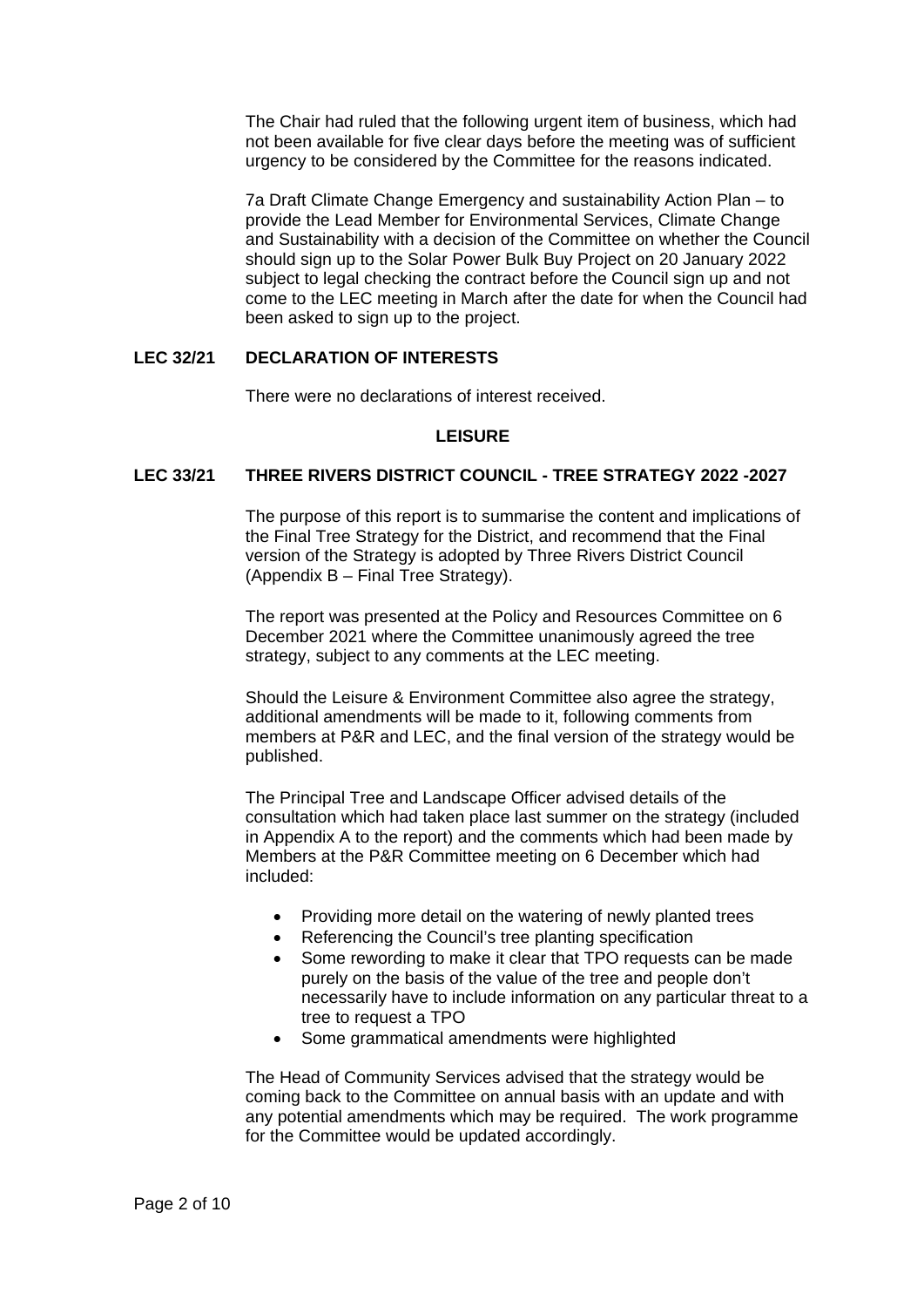Councillor Phil Williams felt that this had been an excellent piece of work and wish to formally move the recommendation, seconded by Councillor Roger Seabourne, that the tree strategy be adopted by the Council.

A member raised the following points

- At Point 31 of the strategy if a tree fell over at the weekend who would you contact.
- If one of our trees in the Conservation Area was overhanging someone's garden and they want it pruning they have to pay for that – was that correct if it was the Council's tree – this was point 71 of the strategy?
- Was glad to see that hedges had been included in the strategy (point 162) but queried high hedges over 2 metres were not allowed?
- Observed that we were minimising risk to communities from trees
- The easy tree portal which was being set up and wondered if there were any data protection issues with this
- Hedgerows were not protected if they were on private residences
- Referred to point 115 which stated that TRDC would endeavour to carry out periodic reviews of the TPOs to ensure that they are up to date and wondered if this wording could be revised/tightened up?
- Under memorial trees at point 98 it mentions locations which may be suitable for memorial trees and would have liked to have seen South Oxhey Playing fields included.
- It stated in the strategy that we were looking to employ an Education officer but was aware that Herts County Council do some of that education already in schools and should look at what is being covered by their officers and did not wish to copy something that was already happening

In response to the questions the Principal Tree and Landscape officer advised that

- Officers were looking to address emergency contact in the strategy and were looking to have a formal process to which trees can be reported out of hours. Presently Grounds Maintenance pick up any calls and there is an out of hours number residents can call and are advised on who to contact in those circumstances.
- On point 71 this was common law
- There was no fixed height for a hedge it was something that was dealt with by Environmental Health and would look at each specific case and determine by how much the hedge should be reduced
- Tree preservation orders and conservation areas are publicly available information and will be a self service system whereby a member of the public would be able to see if a tree was protected in a particular location but no other information would be provided.
- On the hedgerows that was what the legislation stated and that the legislation would protect only hedgerows in the wider countryside and took out residential curtilage hedgerows so a garden hedge is not protected but a hedge between two fields would be. Hedgerows do get some protection in a Conservation Area and would expect people to submit a Conservation Area notification if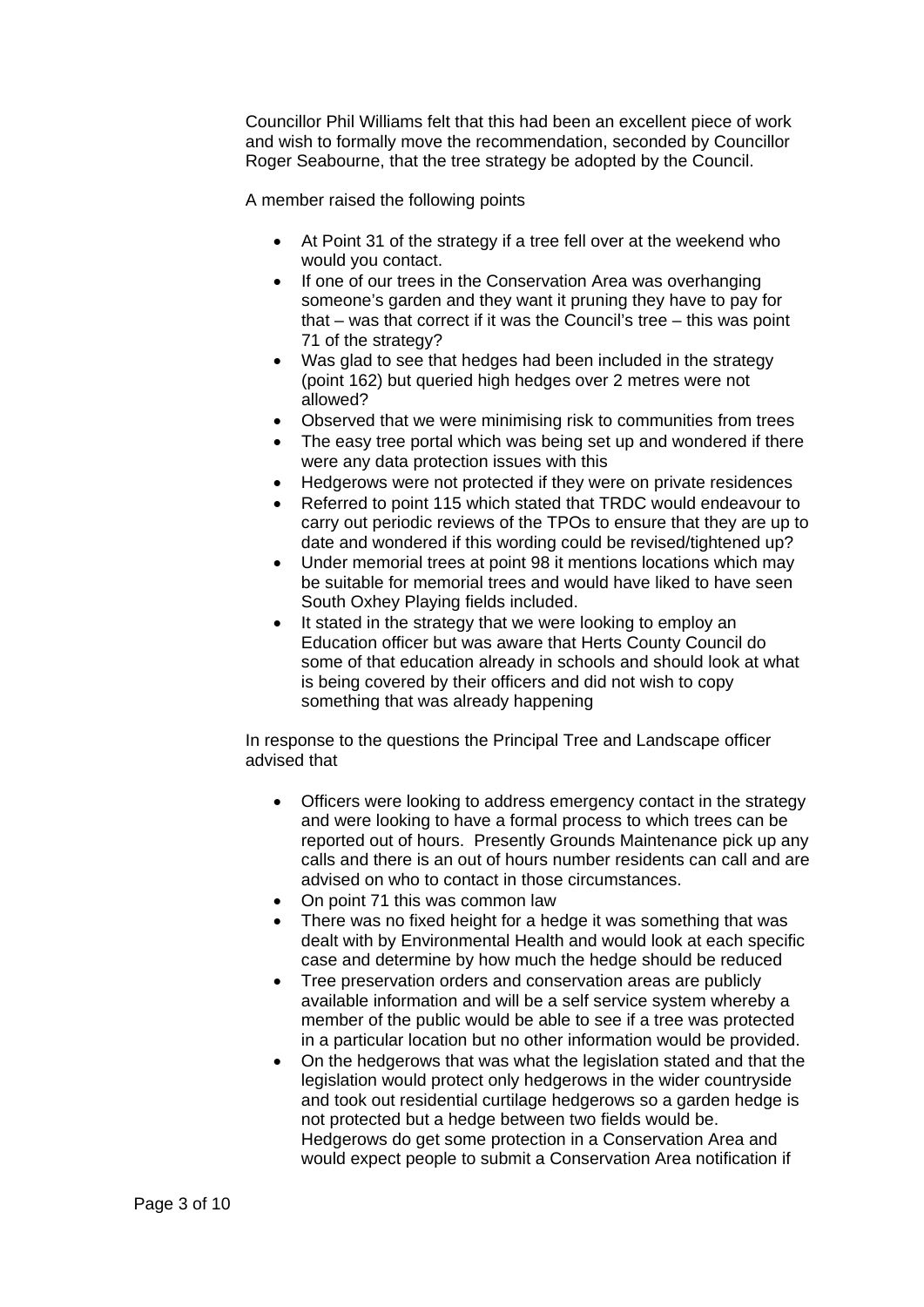they wish to heavily prune of take out a hedge but outside a Conservation Area there was a very limited amount the Council could do. Trees within a hedgerow can be protected

- Under Paragraph 115 there were two actions detailed one being a desk top review of our existing TPOs to assess which may need some updating and the second developing a capital bid. This was a significant piece of work and at present no timeframe could be put on completing that work although officers had hoped to complete the desk top study by the end of March this year.
- Memorial trees were definitely happening in other places and the list was not exhaustive and was not just the tree sites mentioned.

The Chair advised that the point on the education officer would be noted.

On being put to the Committee the Chair declared the motion CARRIED the voting being unanimous.

#### RESOLVED:

Following approval of the Final Tree strategy by the Policy & Resources Committee, the Leisure, Environment & Community Committee approved the strategy on 12 January 2022, and that the strategy be formally adopted by Three Rivers District Council with any amendments agreed by the Committees included in the final strategy before publication.

#### **LEC 34/21 LEC 35/21 DRAFT CLIMATE CHANGE EMERGENCY AND SUSTAINABILITY ACTION PLAN**

This report provided details to Leisure, Environment and Community Committee of a proposed joint district 'Solar Bulk Buy Scheme.' It will enable Hemel Garden Community Scheme (HGC), (who had created the scheme) and which would be hosted by Dacorum Borough Council (DBC), and the 10 Hertfordshire Local Authorities including Three Rivers District Council (TRDC), to join together to assist residents to benefit from a solar bulk buy scheme. The scheme enables residents to install a solar photovoltaic array on their own homes, purchased at a bulk rate.

This will contribute to the Sustainable Environment requirement of the Corporate Framework, and assist in the reduction of District carbon emissions which is needed to support the TRDC's target of achieving netzero by 2045.

At the next Hertfordshire Climate Change and Sustainability Partnership (HCCSP) meeting on 20 January 2022 HGC will be asking members to vote to if they wish to join the scheme. HGC will request that HCCSP approves that DBC are able to sign the contract on behalf of all the parties, to appoint the chosen scheme provider (iChoosr) to proceed with the delivery of the scheme. TRDC will be agreeing to sign an MOU between DBC, Hertfordshire County Council (HCC) and themselves. HGC approached the UK Energy Hub to find a facilitator to run this scheme. The Hub advised that iChoosr are the only provider running a scheme with the suitable assurances and protections for customers.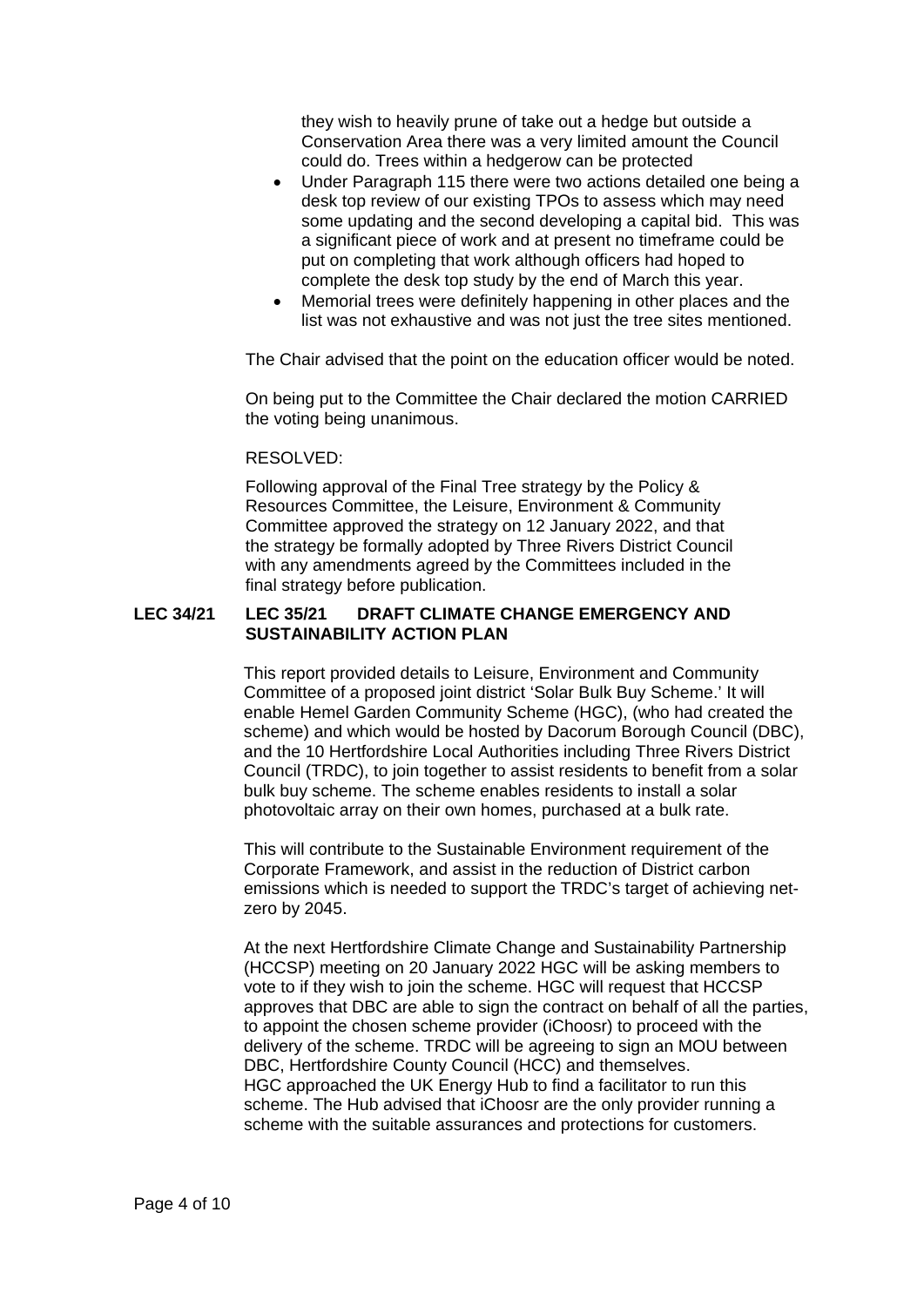The Strategic Climate Change and Sustainability Officer made the following points:

- The project had come about from the Hertfordshire Climate Change and Sustainability Project and a number of questions had been asked and answers provided on the project. Full details on the scheme had been provided in the report and were highlighted to the Committee by the officer.
- Berks and Bucks would be able to part of the auction but not part of the contract
- If the Committee agreed to join the scheme the Lead Member for Environmental Services, Climate Change and Sustainability would be able to sign up to the scheme at the HCCSP meeting on 20 January. *Post meeting note: it has been clarified that the meeting is 27th January 2022.Subsequently it was agreed that HCCSP would not discuss joining the project on 27 January as other Councils had raised concerns.*
- Solar bulk buy only works if you have a number or organisations taking part in the scheme hence why it was proposed to roll out the scheme across Hertfordshire
- If the Council were to sign up to the scheme it would help to reduce our carbon emissions across the District
- There would be no cost to TRDC in joining the scheme
- It would be a one off scheme
- Out of the 100,000 homes to be targeted they are predicting that 3,500 households will respond but are hoping for around 420 firm contracts.
- The Council had fed back on the MOU and were waiting to hear back on that and to receive the contract and once the Monitoring officer and Lead Member were happy with the responses received and the contract to the recommendation for the Committee was to give delegation to the Lead Member to vote at the meeting on 20 January to be part of the project. . Post meeting note:- it was clarified the meeting is  $27<sup>th</sup>$  January 2022

Councillor Chris Lloyd moved, duly seconded, the following amendments to the recommendations:

That the outcome of 15.1 to be advised to all the Committee Members and wished to add a new recommendation at 15.4 to be advised how many houses by District were contacted and how many took up the offer following the completion of the project (to be provided in the MIB and directly to the Lead Member) and that this information be provided to the Council as part of the signing of the contract and be included in the contract.

#### *Post meeting note: Further information can be found at check [https://solartogether.co.uk.](https://solartogether.co.uk/) Solar Together is the trading name for iChoosr*

Members raised the following points:

It was advised that IChoosr were the only providers and procurement in other areas had shown there was no interest but it did not mean there would not be any more in the pipeline and was unsure when London and Devon did their procurement exercise but if it was 5 years ago potentially there could be other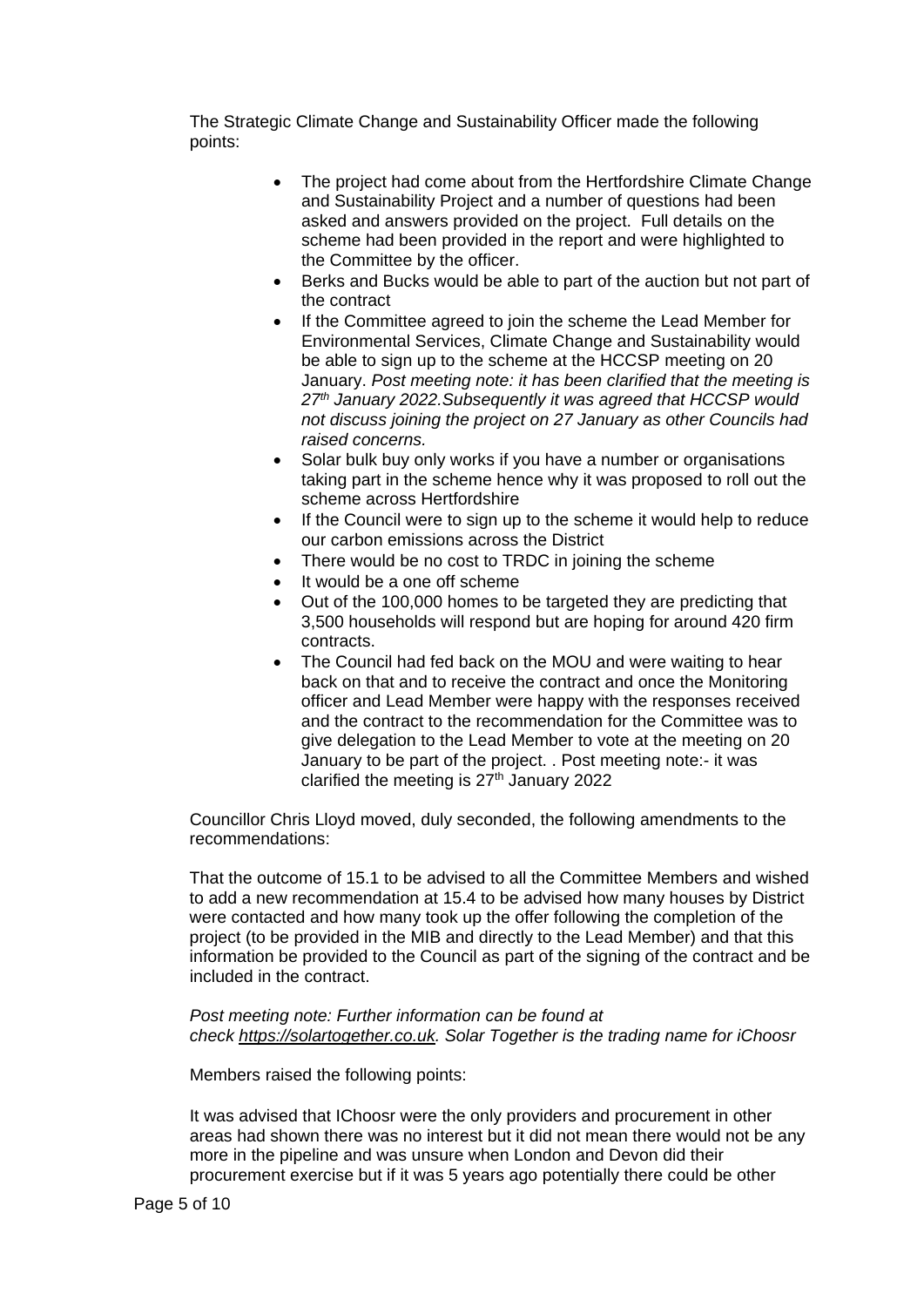suppliers now or coming through which would provide better value. Post meeting note: DBC have confirmed they have no procurement issues for HGC to direct appoint IChoosr. As the cost is below DBC's tender threshold of £75k it can be awarded under the Council's quotation process.

If the Council were to sign up to this scheme would be precluded from promoting another supplier in the future and how long are we committed for.?

*The draft contract between DBC and IChoosr says term is 4 years, but the Draft MOU says participating authorities can withdraw anytime. Both documents have been returned and asked for clarification*. The estimated savings to residents ordering through iChoosr are 20 - 30%.

Please confirm if iChoosr made the estimate and not an independent body*? iChoosr have advised of these savings, they are calculated against a typical market price. The average cost per installed kW for a 12 panel system in iChoosr schemes in 2021 was £1,048.78 The cost per installed kW data published by*  BEIS [\(https://www.gov.uk/government/statistics/solar-pv-cost-data\)](https://www.gov.uk/government/statistics/solar-pv-cost-data) *shows that the mean cost per installed kW for 4-10kW systems in 2020-21 was £1,685 which is 38% higher.*

How much commission do HGC receive for each successful installation? *From 0- 100 installs £30 rising in increments to a maximum of £75 for over 301 installs.*

Who was giving the contract as the Member thought from the report that the contract was with IChoosr but the warranty was from the supplier. Legally would that work? –*Dacorum BC will sign a contract with iChoosr to allow them to undertake an auction and to approach residents of the relevant authority(s). The successful installing contractor enters into a contract with iChoosr to supply and install the product, and the installer contracts with resident*.

If you were not targeted to take part in the scheme could you still apply to take part? *The website link will take interested parties to the eligibility checker before they can proceed to the next phase.*

How would complaints be handled and would a resident be able to go to the ombudsman? *Complaints will be handled first by the contractor, and then the managing agent IChoosr. If the resident is not happy with the outcome of any legal action at stage 1 or 2 then stage 3 of the complaints process is to escalate to the Council. We can't preclude a resident from making a complaint to the Ombudsman and it will be for the Ombudsman to decide whether and complain satisfies their requirements and falls within its jurisdiction Why should the Council become involved in complaints that are between the individual and the supplier not the Council, and it would not be for officers to be involved otherwise the report is incorrect that there is no financial liability to the Council. It would be expected that the Council would have no involvement otherwise there would be a cost. To put into perspective Over the period 2020-2021 iChoosr has delivered 22 Solar Together schemes with 14 local and combined authorities.16,571 residents have accepted offers and therefore been handed over to winning installers for surveys in that time, and 4,288 installations have taken place. During that time our team has handled 86 complaints made to Local Authorities, meaning that these complaints account for 0.5% of acceptances and 2% of installations. HGC are aiming for 420 homes across the 10 Authorities, which if TRDC have their fair share at 40 this would be an estimate of 1 complaint from installs and 2 at the acceptance level. iChoosr have advised that even if the complaint is directed from the Local Authority they are managed by IChoosr and the relevant authority is advised of the outcome. Most complaints centre on timing.*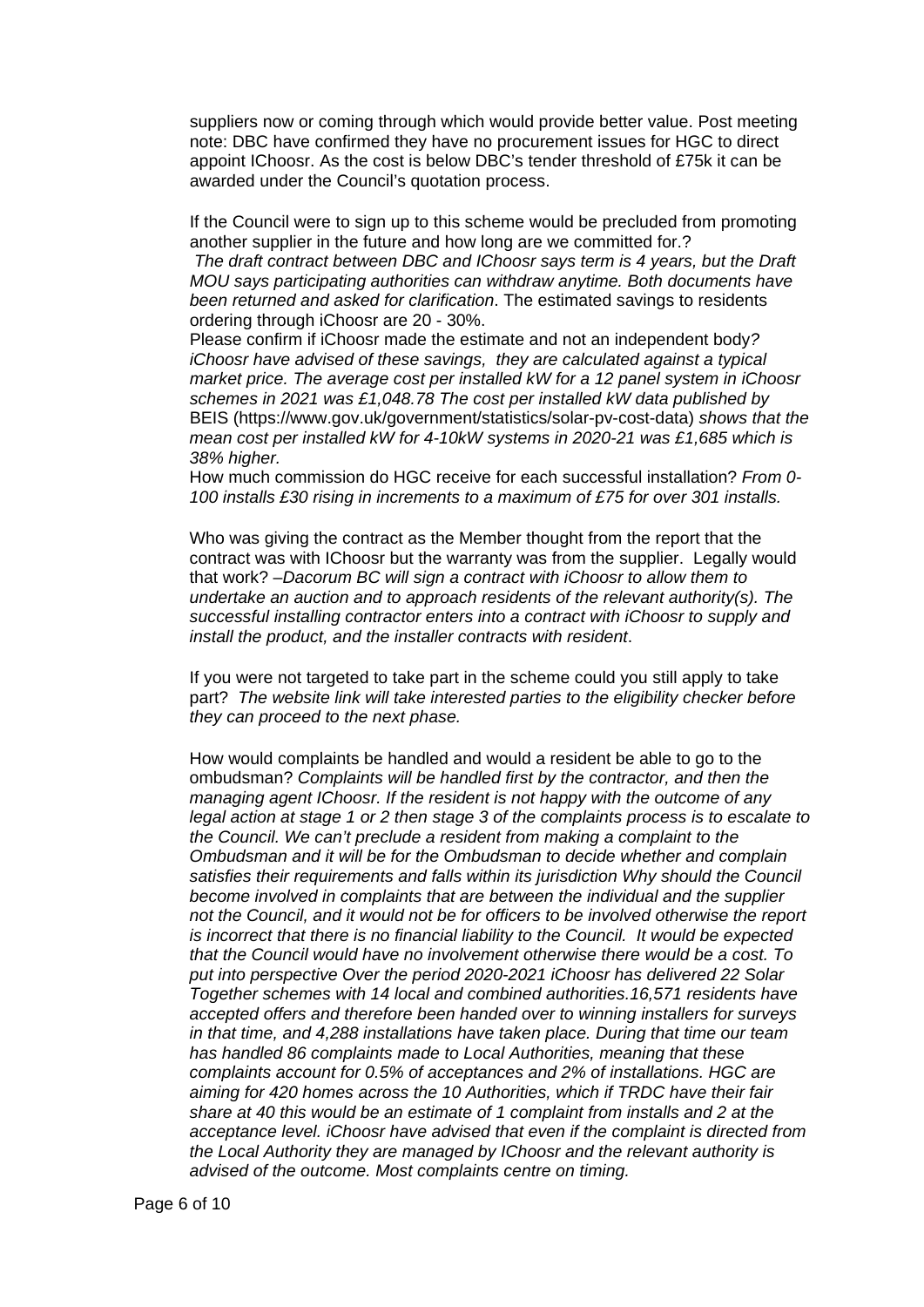This cost is one which should be worth covering given that projects such as this are critical in decarbonising the housing stock in our District - a central element of the Climate Emergency Strategy*. Solar bulk buy is the most effective method available to us to achieve significant renewable capacity. Trying to decarbonise private able to pay homes is one of the greatest challenges we face in achieving net zero by 2045*.

Please note at present the draft MOU indicates that there may be administrative expense in terms of marketing / complaints/ provision of information which would fall to the council to carry. *The amendments we are seeking on the MOU focus on those aspects and that we have pushed back on them. Whilst the draft MOU does contain this potential expenditure, nonetheless the principal that there should be no expense to participating authorities and that all expense will be borne by the lead Local Authority is not disputed by the Lead officer who has created the scheme.*

What constituted a suitable house for the scheme: *One that is in private ownership and a house or bungalow, not a flat.*

How frequently do iChoosr vet potential suppliers*? Vetting takes a minimum of 6 weeks but installer outreach and the qualification process starts approximately 3 months before the auction. Installers must qualify for each auction, qualification for, or participation in a previous scheme does not automatically qualify an installer for participation in future schemes.*

Had the insurance back guarantee been validated, what was covered as sometimes you get guarantees where there are so many exceptions that they are worthless?: *All iChoosr installations include a workmanship warranty valid for 10 years. With the workmanship warranty, the workmanship covers the correct functioning of the various system components such as solar panels, inverters, mounting material and other materials is guaranteed. The installer guarantees the correct operation of the entire system, and ensures a cost-free repair if the system does not operate correctly due to bad workmanship. This workmanship warranty is safeguarded by an Insurance Backed Guarantee, which means an insurer will take over the warranty in the event that installer ceases to trade in the future. Dacorum BC will request confirmation of a valid insurance as part of the due diligence. Quality Inspections: An independent and specialised third party will thoroughly audit about one in every 25 installations completed to ensure that work has been delivered according to standards.* 

Is the time frame of 6 - 9 months from receipt of initial letter to installation or from signing up to installation? *Households will be advised when they might expect the installation once the surveys have been completed. If a household were the first to accept and the last to be installed, which is unlikely, it could be 6 months.*Would homeowners be advised of the length of time to installation? (Would also like to add that we should know when and how.) *An installation date is agreed with the resident after the surveys.*

iChoosr have worked with 150 local authorities since 2012 on energy switching and solar schemes. What is the percentage split? *iChoosr has*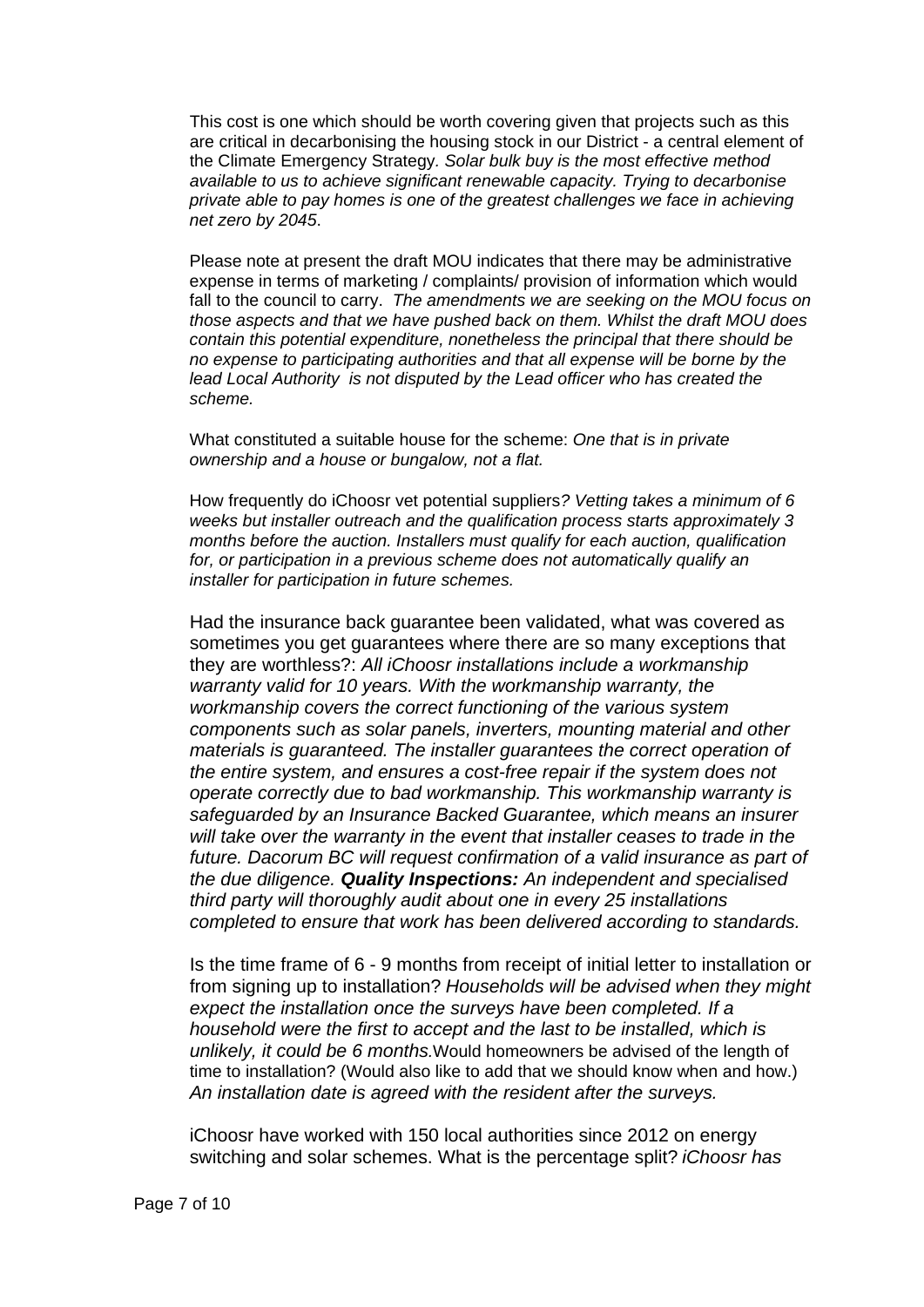*worked with over 150 LAs (as they can contract individually) on energy switching. Solar schemes, in many cases multiple years running already, have been run with county councils and combined authorities including The GMCA, Warwickshire, Cambridgeshire, Norfolk, Suffolk, Essex, the GLA, Kent, Surrey, Hampshire, E&W Sussex, WECA, London and Devon*

Is there any data on customer satisfaction or complaints? *This has been answered above*

Is TRDC's name on either the introductory mailshot or any subsequent communications/letters to send to interested residents? If so, in what context? *Yes The Council logo, the name and role of the Council signatory and some introductory words and caveats on liability. This will be referenced in the MOU. When the customer agrees to the T&C with the installer it is made clear that the Local authority does not have any liability.*

*It should be stressed to the individuals to take part in the scheme the lifecycle of the solar panels. It will be provided with post survey quotation*.

It was acknowledged that Councillors may be contacted by residents about the scheme but there should not be any officer time spent on any complaints. Residents will be advised after survey of their install date.

The Strategic Climate Change and Sustainability Officer responded as follows:

• With regard to procurement they were questioned quite thoroughly at the officers meeting which supports the HCCSP and the UK Energy Hub have endorsed the supplier IChoosr and have overseen the procurement process. *Post meeting note: London undertook a procurement in 2018 and recontracted in 2021 and Devon ran a procurement in 2020.*

In terms of tying the Council in this was just one round of the auction. We could go again, but at present we agree working to one auction in the summer as a set piece event and we would not be tied in for any period of time*. Post meeting note – the contract term between IChoosr and Dacorum BC is for 4 years with just one auction planned for this year, but the draft MOU between Dacorum BC and the local Authorities allows individual councils to withdraw after each auction. DBC are hoping that within the 4 year term two auctions will run. Both the contract and MOU are still being finalised and TRDC have sought clarification on the term. IChoosr have responded regarding the term as follows:-*"Should you wish to introduce other group buying schemes for PV, the contract can be cancelled at any time to terminate at the conclusion of any running schemes. The contract runs for 4 years as it will take a whole year to complete 1 scheme, we (and you) don't want to waste legal time every year and the contract has no obligation to run schemes beyond the first."

- There would be one letter per household and we would do some marketing of the scheme via our social media channels. There was another scheme called Solar Streets which was considered, but it proved difficult to recruit sufficient people in one street to make the scheme worthwhile.
- *The feedback we had so far on the estimated savings was based on the work done with other Local Authorities but would provide a written response.*
- IChoosr appoint the supplier and the individual installer would have the contract with homeowner to provide the work and provide the warranties and insurance backed guarantee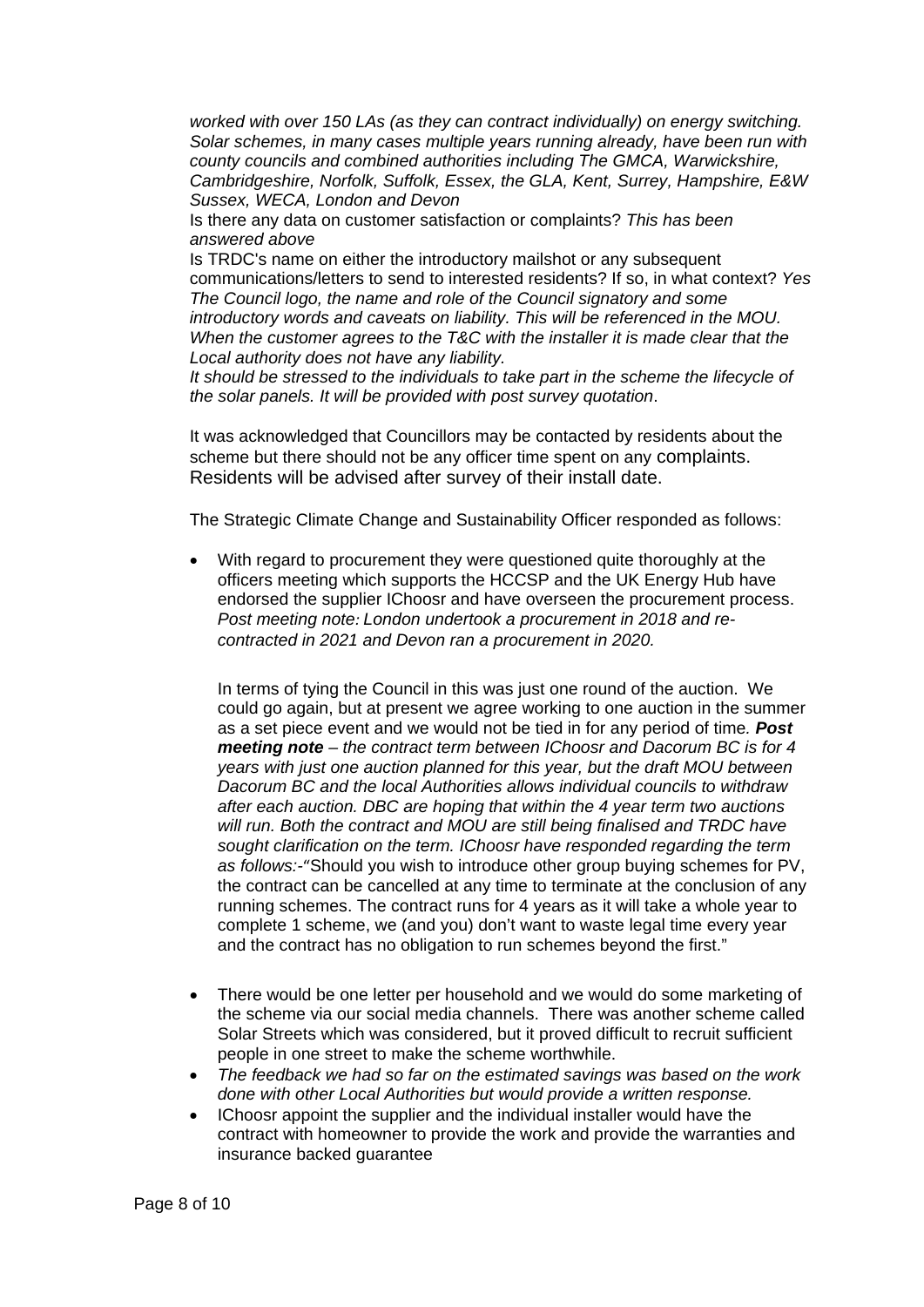- The targeting workings on a huge data set and would be looking at houses which qualify – in private ownership and a house or bungalow, not flat. If anyone else wanted to take part they would be able to if they qualify. Instead of sending to all 39,000 households in Three Rivers they will identify those which qualify and target them directly.
- With regards to complaints there is no financial obligation for Three Rivers but if the scheme was agreed and the Council would be supporting the scheme at the final stage. Once it was agreed which LAs would be taking part in the scheme there would be a meeting with officers and Hemel Garden Community to decide how we want to handle complaints. *On whether it would go to the ombudsman a written response would be provided*.
- *Clarification would be provided to the Committee on the financial liabilities to the Council of signing up to the scheme. The Principal Committee Manager advised that should it be identified there was any financial cost then a report would need to come to the P&R Committee*
- A suitable house was based upon EPCs and you would not be putting solar panels on an F or G rated property as you would sort the house out before you put the renewable energy in. It would also be driven on what tenure they are possibly looking at the orientation of the property. The scheme was targeting private households and looking at targeting around 25% of the homes in the District. *Post Meeting Note*: *The main selection criteria will be focussed on private households in bungalows and houses*.
- The lead officer has confirmed that installers would be vetted for the auction which would be a one off event.
- The insurance backed warranties will cover the event that the company may go bust and provides that security. The systems do have to be MCS accredited
- Lead officer confirmed that the lead-time for installation is from registering an interest to installation but is seeking clarification and will submit a written response.
- Herts County Council are providing the data on the residencies which could be targeted.

Councillor Chris Lloyd moved, duly seconded, a further recommendation to state that if any financial cost was identified a report has to come to P&R Committee and any signing done on 20 January by the Lead Member would be conditional until the conclusion of the P&R Committee meeting on 24 January as there would need to be a report to them. The reason the report had come to this Committee tonight was because the recommendation was within policy and budget.

Councillor Phil Williams moved, duly seconded, the recommendations with the amendments proposed by Councillor Lloyd. The Councillor was sure that the other authorities in Hertfordshire were probably all having the same discussions and raising the same points and would not agree to join up to the scheme unless those points were resolved.

On being put to the Committee the motion with the aments was declared CARRIED the voting being 7 For, 0 Against and 2 Abstentions. Councillor Seabourne had left the meeting for the vote.

RESOLVED: